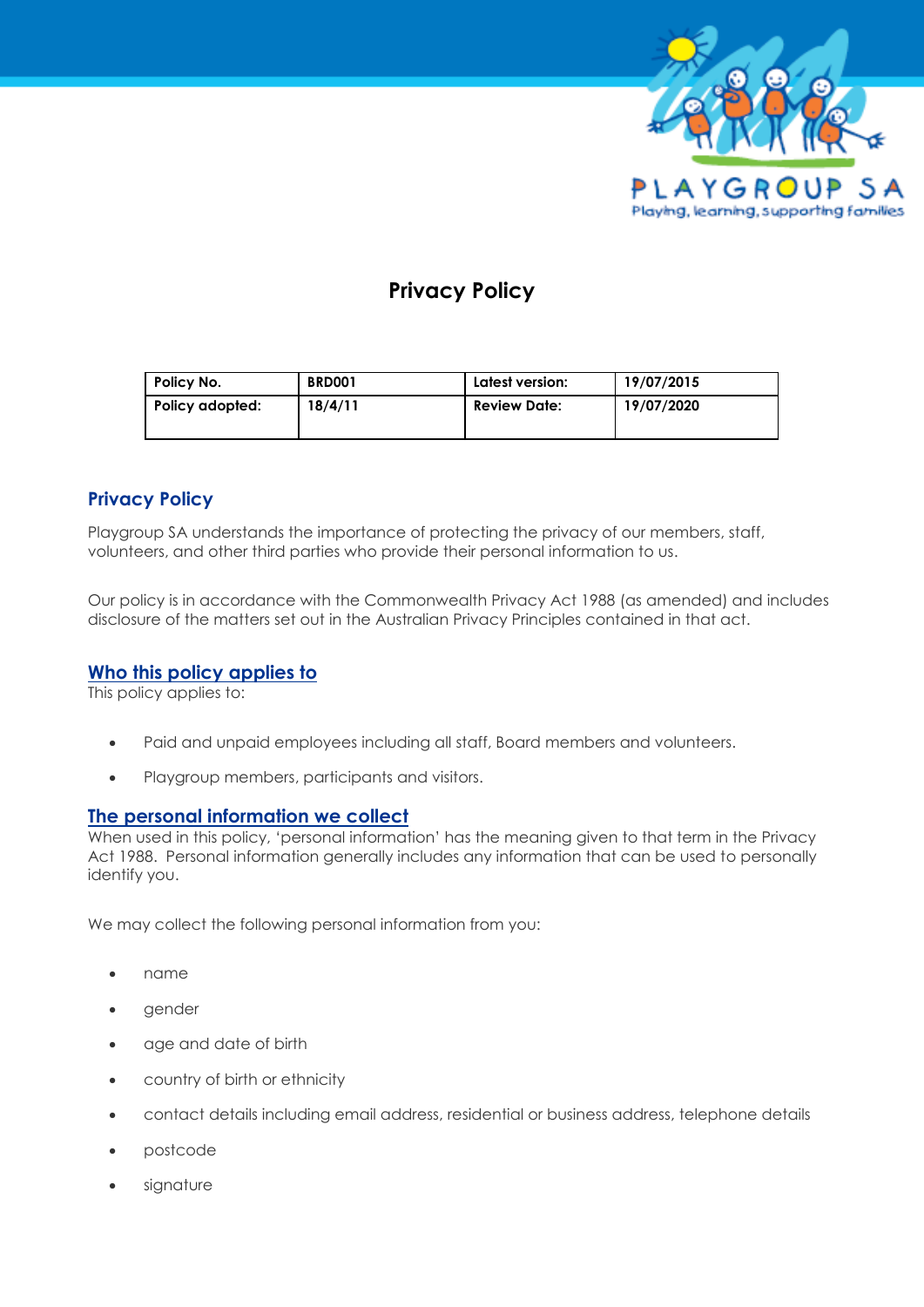- proof of identity, such as drivers licence or passport number
- Working with Children check/details
- If you are a candidate for employment, we may collect other information as further set out in our application forms or during the recruitment process e.g. employment history, working eligibility rights, referees and police clearances.

Other non-personal information we may collect:

- your marketing preferences, including method of delivery (email, direct mail, other)
- information you provide to us via our website, Facebook, membership forms or directly to our employees in relation to our services.

#### **[How we collect your personal information](http://playgroupwa.com.au/about/privacy-policy/)**

Collection of your personal information can occur through the following interactions:

- on registering your playgroup membership with Playgroup SA through the playgroup membership website and/or designated playgroup contact persons (e.g. Coordinator)
- when you access and use our web site
- when you sign up for our services, including workshops
- during conversations with our employees
- when you communicate with us directly (by email, telephone, direct mail or any other means)
- when you interact with us during competitions or special events
- indirectly through publically available sources, social media sites like Facebook, Instagram and YouTube
- If you are a candidate for employment or volunteering when you complete forms in relation to the recruitment and selection process and through nominated referees where you have authorised us to do so.

If you send us personal information that we have not requested, or we determine that the personal information you have provided to us is not reasonably necessary or directly related to any of our functions or activities, we may de-identify or delete this information without notifying you to protect your privacy.

### **[Data security](http://playgroupwa.com.au/about/privacy-policy/)**

Playgroup SA (Inc) uses industry standards security measures to your information. This includes taking reasonable steps to ensure your personal information is protected from misuse, loss and unauthorised access, modification or disclosure.

We undertake to destroy any personal information that the Association no longer requires.

A membership number is assigned to each playgroup and a family id number for each playgroup member who joins Playgroup SA (Inc).

# **Cookies**

We may use temporary (session) cookies or permanent cookies when you access our website. This allows us to recognise your browser and track the web pages you have visited.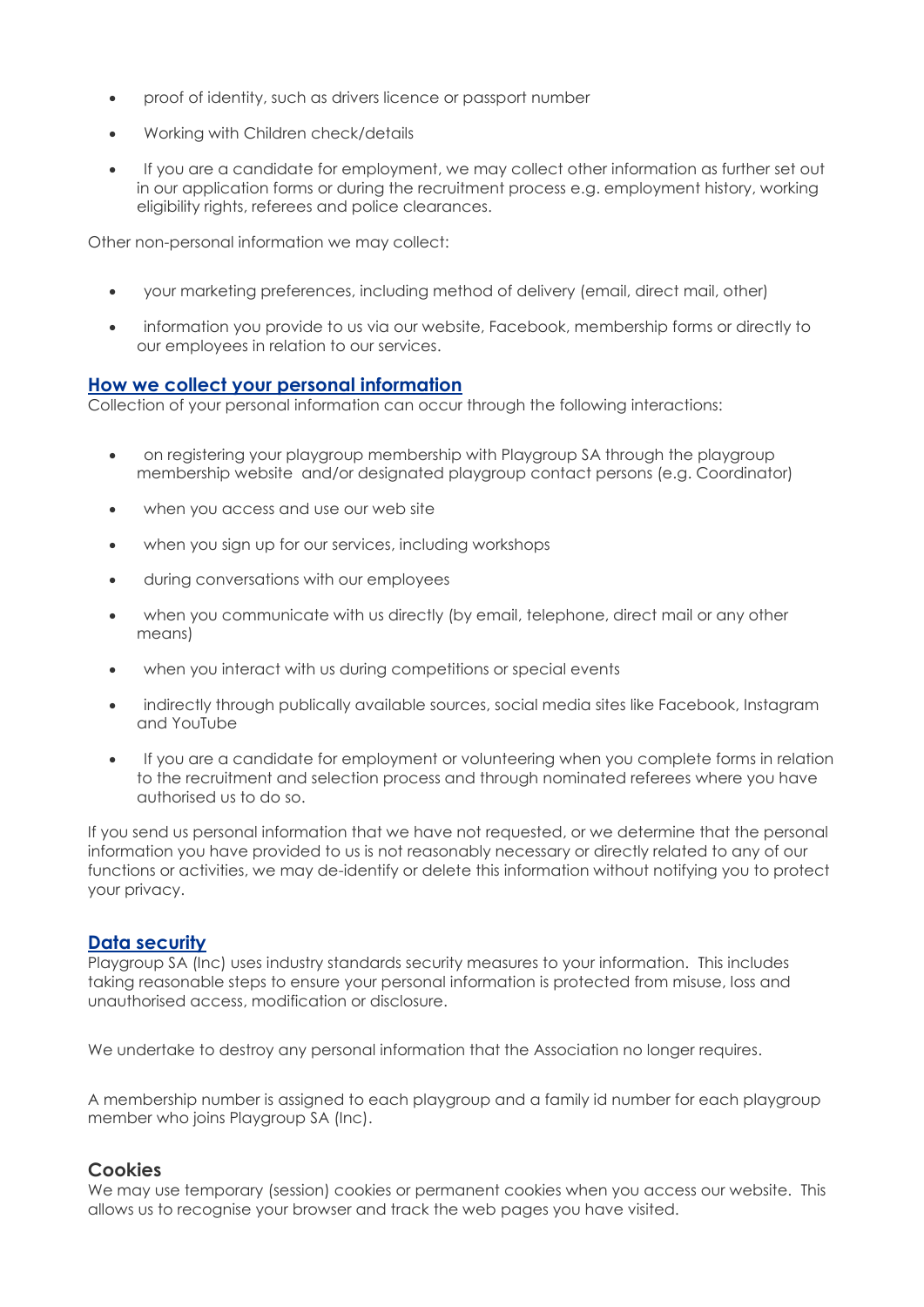You can switch off cookies by adjusting the settings on your web browser.

# **[Using personal information](http://playgroupwa.com.au/about/privacy-policy/)**

Playgroup SA collects your personal details as far as is necessary to enable us to provide the goods and services members have requested and to improve our services to members. Importantly we require your details to register your membership with Playgroup SA so that you and your playgroup are covered by insurance.

Other reasons for collecting personal information:

- to refer new members
- distribution of publications
- communication to members of events/workshops, competition results, and new services
- to answer queries and provide information or advice
- carry out administration, marketing, planning, fraud and loss prevention activities, product and service development
- to consider and respond to complaints
- to comply with laws or regulations
- to advise others including government agencies and other community groups of playgroup activities;
- if you are a candidate for employment, to assess your suitability for a position with Playgroup SA

### **[Disclosure of personal information](http://playgroupwa.com.au/about/privacy-policy/)**

#### **Your personal information will not be shared, sold, rented or disclosed other than as described in this Privacy Policy.**

Should you wish your details to remain private and confidential you should contact Playgroup SA (Inc).

Your personal information may be released to the following:

- our employees, contractors or service providers, to the extent reasonably necessary to fulfil our obligations to you. This may include internet service providers, IT systems administrators, mailing houses, couriers and payment processors
- our business advisors, including lawyers, auditors and accountants
- suppliers and other third parties with whom we have commercial relationships, for business, marketing and related purposes
- if you are a candidate for an employment position involving a third party with whom we have an agreement, to that third party to assess your application, and
- if required by law, to any person authorised by such law. This may include the police service, ambulance service, or government departments or regulators within Australia in connection with law enforcement activities.

# **[Correction of your personal information](http://playgroupwa.com.au/about/privacy-policy/)**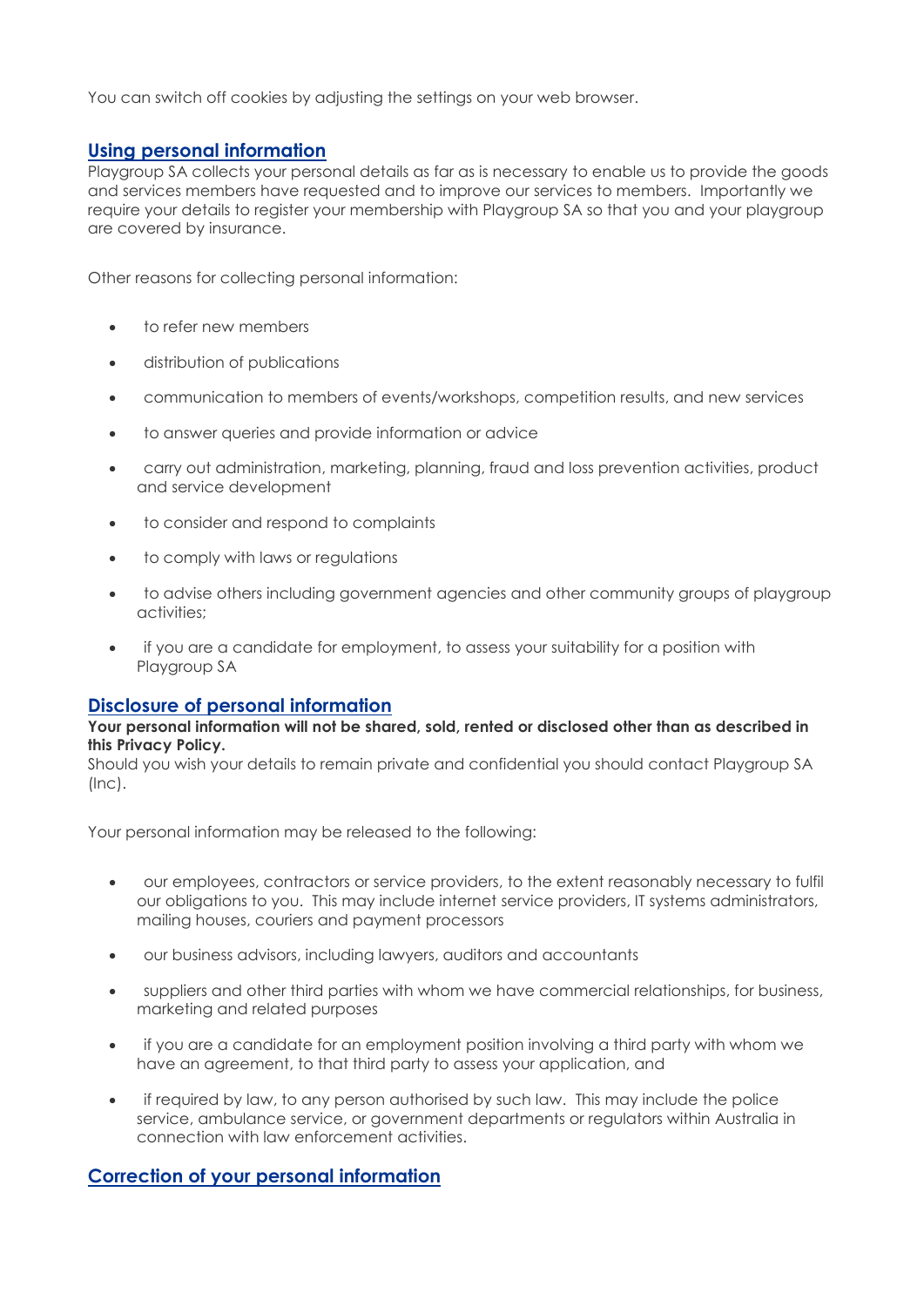If you would like us to update or amend your personal information, please contact us and we will make the requested amendments.

We will ask you to verify your identity to ensure that personal information we hold is not improperly accessed.

## **[Complaints](http://playgroupwa.com.au/about/privacy-policy/)**

If you feel your privacy has been breached, please contact us using the contact information below setting out the circumstances and reasons for your complaint.

Our team members will acknowledge receipt of your complaint within 48 hours, and will normally respond to your request within 7 business days. If your complaint is complicated or requires further investigation our response may take additional time to finalise.

We will respond to you by your preferred contact method if you have indicated one.

### **[Trans-border Data Flow](http://playgroupwa.com.au/about/privacy-policy/)**

Playgroup SA (Inc) may only share and disclose data or provide data to another State or Territory Association affiliated with Playgroup Australia for the purpose of reciprocal membership rights upon written request by the relevant Playgroup Association. Playgroup SA (Inc) will only transfer personal information to someone if it reasonably believes the recipient is subject to a law which effectively upholds principles similar to the National Privacy Principles.

### **[Spam](http://playgroupwa.com.au/about/privacy-policy/)**

We will never knowingly send you electronic messages without your consent. For more information on the Spam Act 2003 (Cth), please visit www.comlaw.gov.au/Details/C2013C00021.

# **Contacting us and accessing your information**

You may access your personal information held by playgroup SA by making a request to us.

Email: [info@playgroupsa.com.au](mailto:info@playgroupsa.com.au)

Phone: 1800 171 882 (within SA), (08) 8344 2722

Mail: who to

Normally we will provide a record of your personal information to you via your preferred contact method (phone, email or mail), and we will not charge a fee.

If your request is unlawful or may interfere with the privacy of others we may reasonably refuse to provide access to your personal information.

### **Linkages/Relevant Documents/Supporting Material**

Refer to the Commonwealth Privacy Act 1988 (as amended).

Playgroup SA Complaints policy-include link